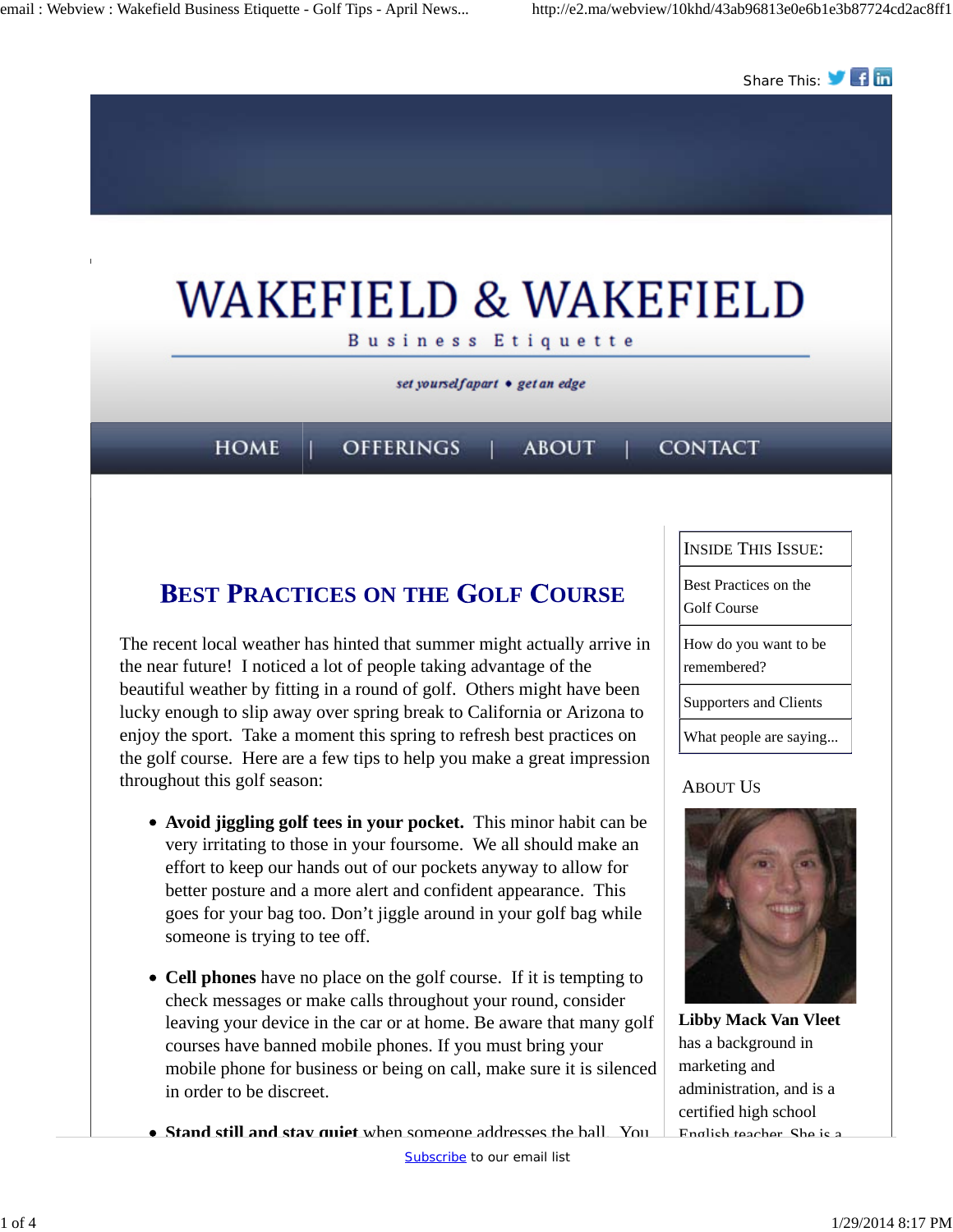may think you are out of sight or earshot, yet you could still distract a player while making a shot.

- Take only **one practice swing.** This will help the game keep moving. Spend some time practicing at the range on your own, rather than take other golfers' time.
- Most importantly, **have fun and smile.** Enjoy the time outside. Be generous with compliments. It is so easy to make a quick comment about a nice shot. People will remember!

Integrate these ideas into your golf habits so that you may set yourself apart while on the course. Take advantage of the social and business functions of the game while having a great time.

**YOUR Business Etiquette Topics:**

**Submit your thoughts and questions to libby@wakefieldetiquette.com. Libby will address your ideas in upcoming issues of our newsletter.**

### **OW DO YOU WANT TO BE REMEMBERED**

Libby Van Vleet and her father Wake Mack promote business etiquette. It is a smart and easy way to retain clients. Increase business earnings and sales. It is time to take your employees to the next level.



When you retain the services of Wakefield & Wakefield, be prepared for success as your staff members maximize their potential and exceed expectations.

Set yourself apart to get an edge. People will remember!

*For further information about Wakefield & Wakefield, contact Libby at 503-893-9253 or libby@wakefieldetiquette.com.*

# **UPPORTERS AND LIENTS**

*Thanks to all of our fabulous clients and supporters.*

graduate of Colorado College and Chapman University.



**Wake Mack** is a former lawyer, local businessman and financial services development officer. He graduated from Notre Dame, Willamette College of Law, and served in the U.S. Marines Corps.

www.wakefieldetiquette.com 503-893-9253

#### WISE WORDS

"Do not wear your courtesy like a watch, to be taken out now and then when you want to impress people. Be courteous always, wherever you go, with whomever you happen to be."

*– Sister Mary Mercedes*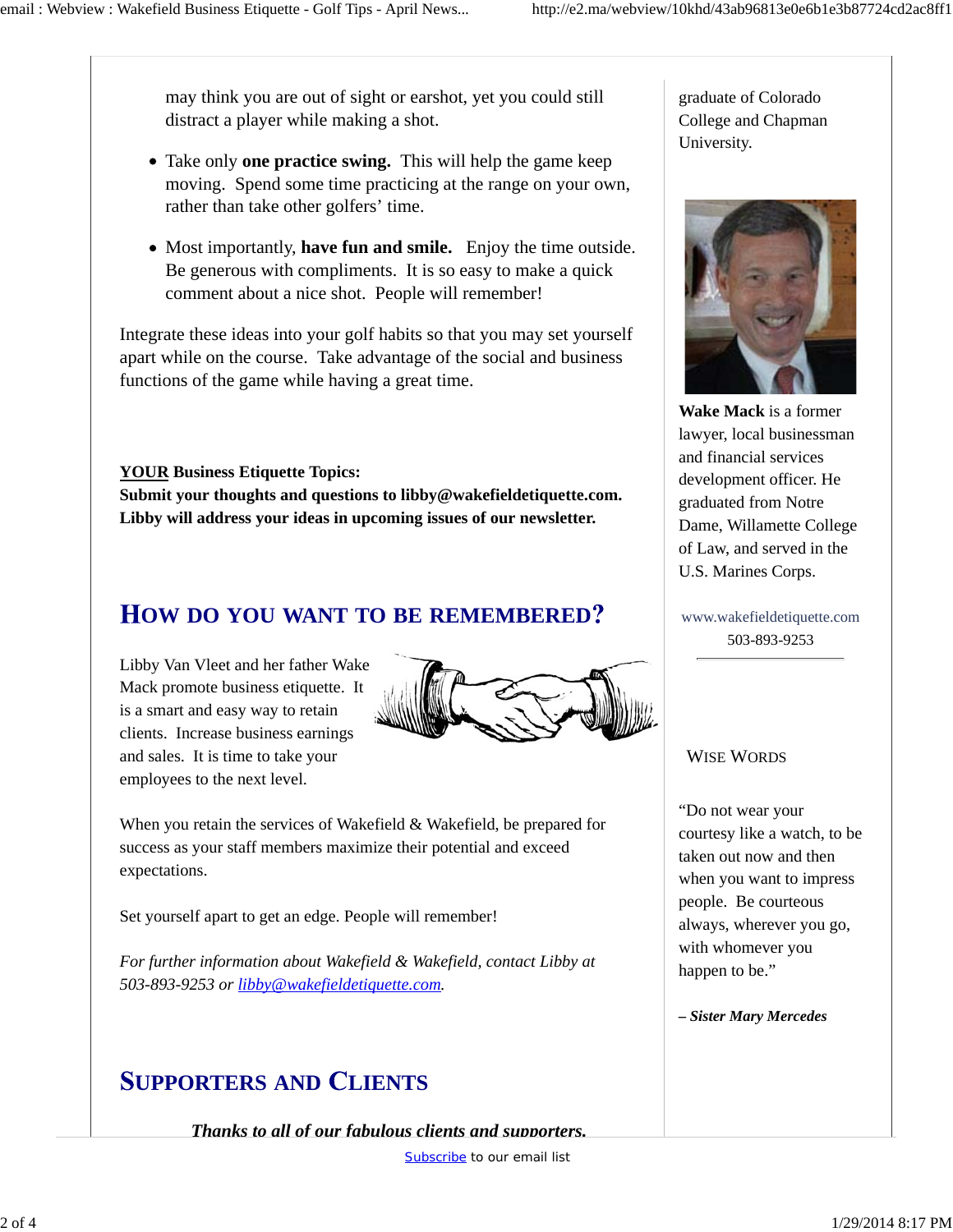- Arlington Club Speakers Corner Arlington Club
- CB Richard Ellis, Inc. Mike Wells, Managing Director
- Isler Northwest LLC Tania Gitch, C.P.A.
- National Charity League, Inc. Sarah Allen, Portland Chapter
- Perkins Coie LLP Stephen English, Partner Litigation
- Washington Trust Bank Linda Williams, President, Oregon Region

# **HAT PEOPLE ARE SAYING**

"Excellent, practical guidance to avoid embarrassing social mistakes and to maximize the business opportunities created by social interactions." *Stephen English, Partner - Litigation, Perkins Coie LLP*

"Thank you, Wake -- You and Libby were a breath of fresh air for us. Thank you for taking your time to share such timeless information with us." *John Chambers, C.P.A., Isler Northwest LLC*

"Thank you. All of us have more than a few important take-aways – and it was fun too."

*Linda Williams, President, Washington Trust Bank, Oregon Region*

"Thank you for your wonderful presentation today. My colleagues and I enjoyed it immensely and are sure we will put it to good use." *Ray Jordan, President, Ray Jordan, PC*

"There has been a lot of 'buzz' about [your presentation]. People are really interested in the subject, love the positive ways that you present it, and want more."

*Amy Fields*



5331 S.W. Macadam Avenue, Suite 258-432, Portland, OR 97239

Subscribe to our email list